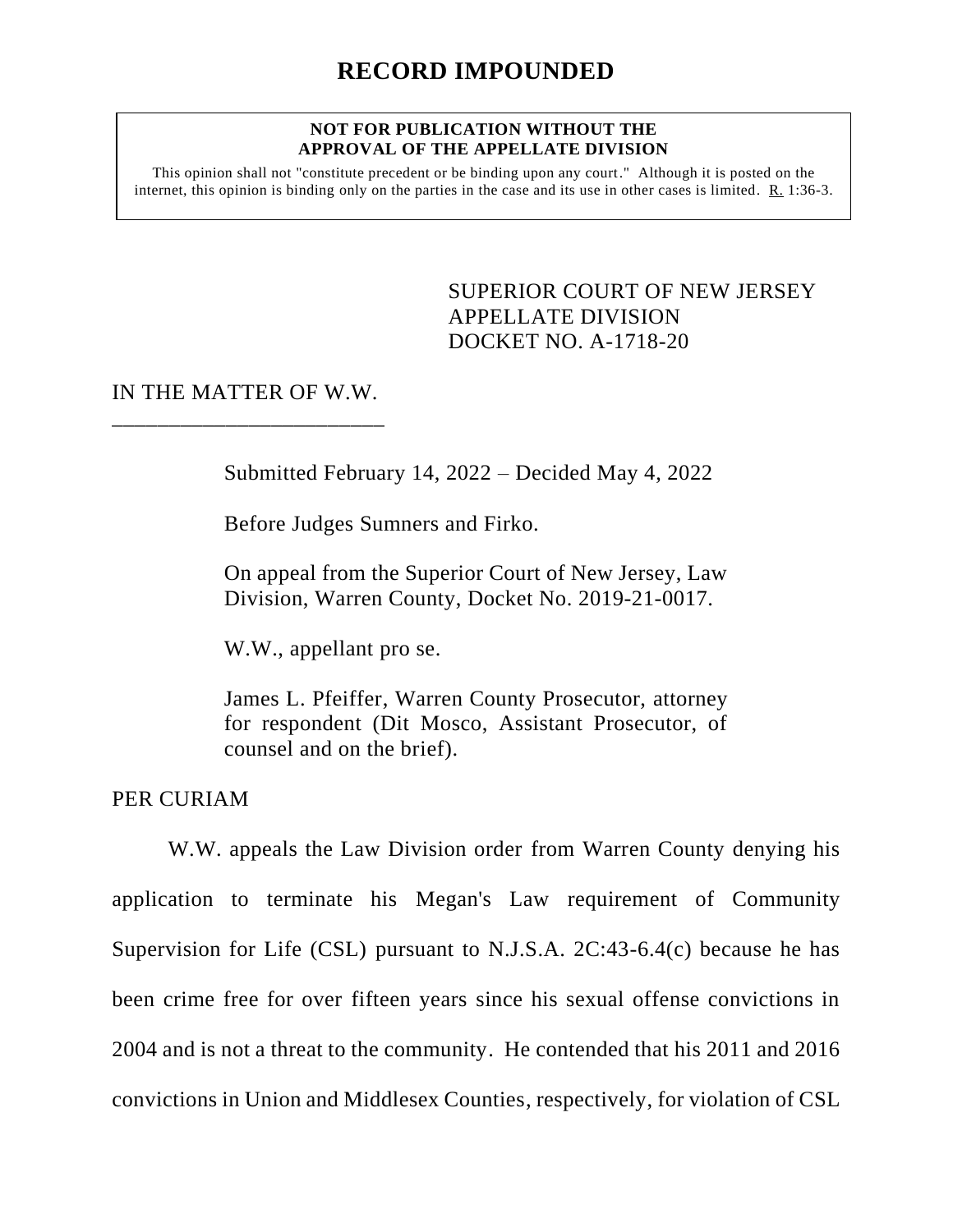parole conditions prohibiting him from the use of internet devices (hereinafter "CSL violations") abridged his constitutional rights, thereby making the CSL convictions illegal and him eligible to terminate his CSL obligations for being crime free for fifteen years. We affirm because we agree with Judge H. Matthew Curry's interpretation of our decision in State v. R.K., 463 N.J. Super. 386 (2020) that W.W.'s remedy to vacate his convictions to make him eligible for termination of his CSL obligations is to seek relief in the jurisdictions where he was convicted.

We begin with a brief discussion of W.W.'s criminal history. In 2000, following guilty pleas, W.W. was convicted of two counts of sexual assault, N.J.S.A. 2C:14-2(c), and six counts of criminal sexual contact, N.J.S.A. 2C:14-3(b). He was sentenced to an aggregate prison term of seven years to be served at the Adult Diagnostic & Treatment Center (ADTC) for sex offender treatment due to the diagnosis that his behavior was repetitive and compulsive. Because W.W.'s convictions were Megan's Law offenses, he acknowledged he was subject to the following special CSL parole conditions upon his release:

> I am to refrain from the possession, procurement, purchase or utilization of a computer[,] which includes any equipment, device or appliance that permits access to any form of computer network, bulletin board, internet, e-mail service, or other exchange format unless specifically authorized by the District Parole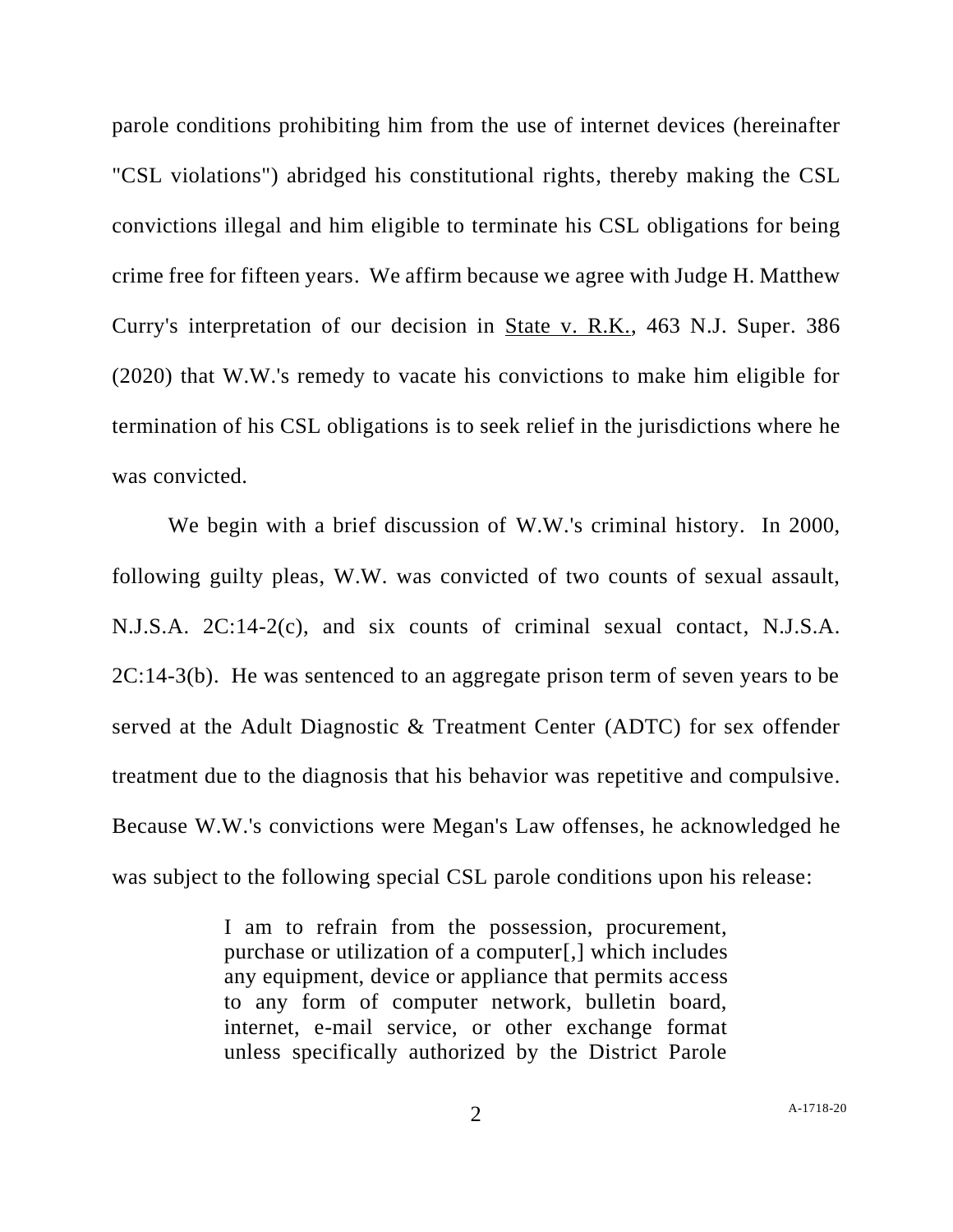Supervisor. If authorized to utilize a computer for employment purposes, I am to maintain a daily log of all addresses accessed other than for authorized employment and make this log available to the assigned parole officer. If authorized to utilize a computer, I agree to install on my computer, at my expense, one or more hardware or software equipment, device or appliance designed to monitor computer usage, if such installation of the items is determined to be necessary by the District Parole Supervisor.

In 2007, W.W. was notified of a new parole board regulation imposing a CSL condition prohibiting him from accessing or using any social networking websites or chat rooms. N.J.A.C. 10A:71-6.11(b). Thereafter, W.W. incurred two convictions for  $CSL<sup>1</sup>$  violations.

In February 2011, W.W. pled guilty in Union County to violating his CSL special conditions by possessing a Blackberry with internet access, N.J.S.A 2C:43-6.4(d). He was sentenced to county jail for thirty days and ordered not to possess an "internet device [allowing] . . . social networking use, access, or creation." In 2016, W.W. pled guilty in Middlesex County to purposely or knowingly disobeying the 2011 court order regarding use of an internet capable

<sup>&</sup>lt;sup>1</sup> In 2003, N.J.S.A. 2C:43-6.4 was amended, "replacing [CSL] with parole supervision for life." State v. Hester, 233 N.J. 381, 387 (2018). For convenience, we continue to refer to W.W.'s parole condition as CSL.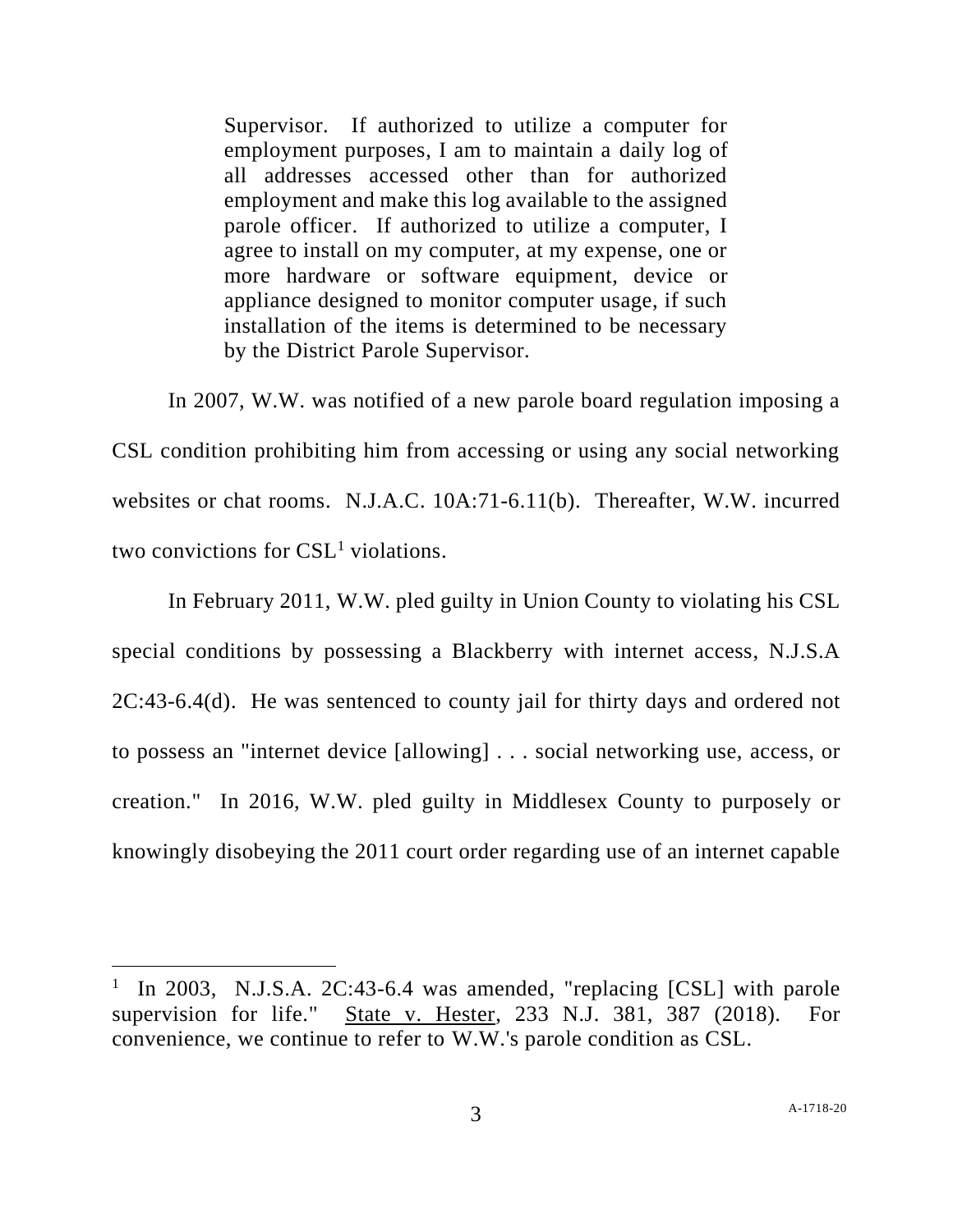device, N.J.S.A. 2C:29-9(a). He was sentenced to probation for two years with a suspended county jail sentence of 364 days.

In October 2019, W.W. filed a motion in the Law Division, Warren County vicinage, seeking termination of his CSL obligations under N.J.S.A. 2C:43-6.4(c) claiming he "ha[d] not committed a crime for [fifteen] years since [his] last conviction or release from incarceration, whichever is later, and that [he] [wa]s not likely to pose a threat to the safety of others if released from supervision." He argued that because his CSL convictions were invalid as unconstitutional violations of his free speech rights, he was crime free for fifteen years since his underlying 2004 release from ADTC and did not pose a threat to others' safety, thereby entitling him to removal of his CSL conditions. W.W. relied upon Packingham v. North Carolina, 137 S. Ct. 1730 (2017) and United States v. Holena, 906 F.3d 288 (3d Cir. 2018) to support his contention that his CSL internet restrictions were unconstitutional.

The State opposed the motion, contending W.W. was ineligible for release from CSL because his most recent conviction in 2016, was for the violation of the 2011 court order banning him from using an internet device due to his CSL conditions. The State argued that W.W. was required to litigate the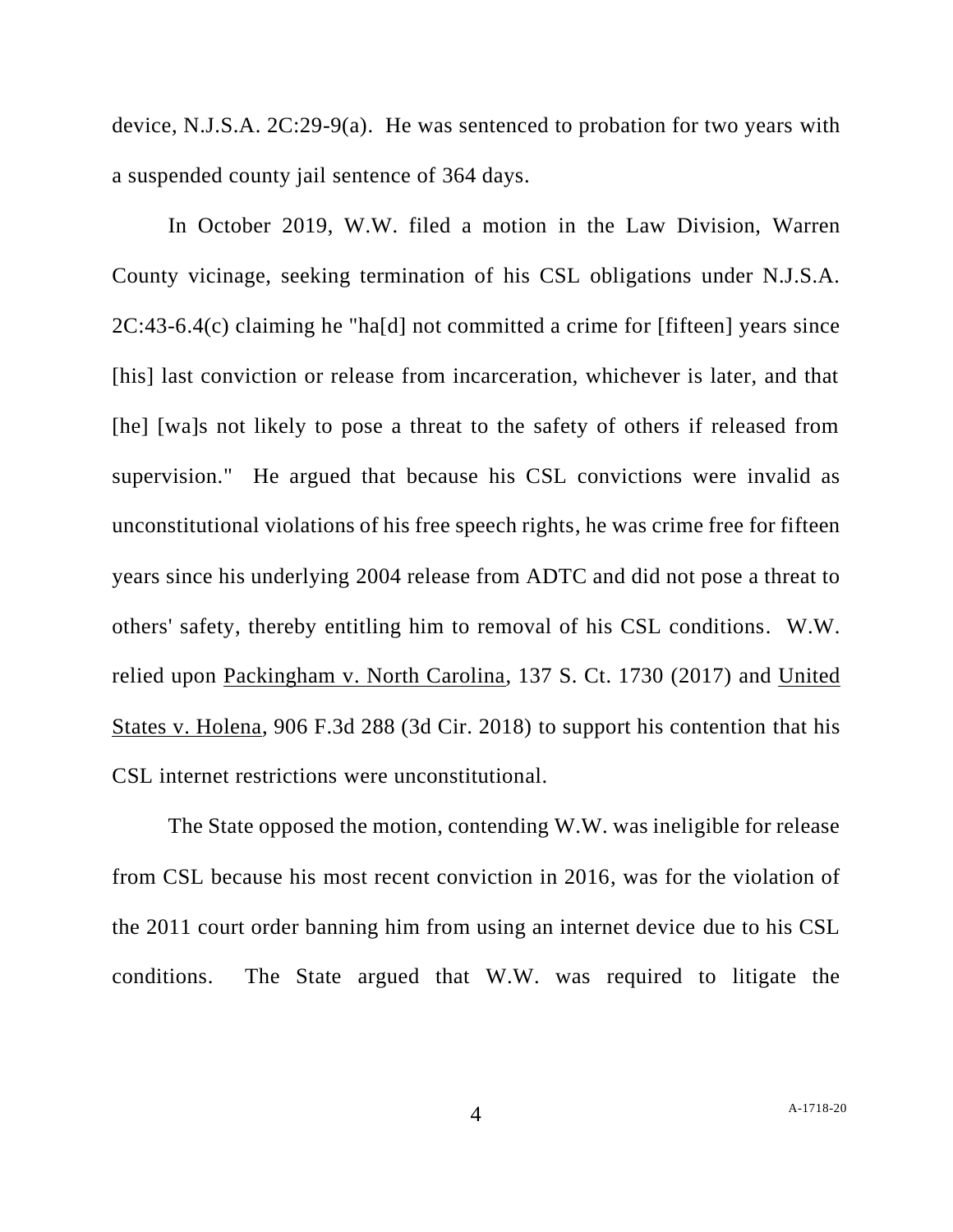constitutionality of his CSL convictions in the vicinages––Union and Middlesex––where he was convicted.

W.W. responded by arguing he was not challenging the constitutionality of his CSL convictions but contending the convictions were null and void because the law upon which they were based is unconstitutional. Thus, Judge Curry sitting in Warren County had jurisdiction under N.J. Const. art.VI, § 3, ¶ 4 to determine whether his constitutional rights were violated.

Following the publication of R.K., W.W. submitted a letter to the court contending the decision supported his position that the CSL parole conditions were unconstitutional thereby making his CSL convictions "illegal and void." In response, the State stressed that R.K. reinforced its position that W.W. was required to litigate the constitutionality of his CSL convictions in the vicinages of his convictions.

In a lengthy written decision, Judge Curry detailed the parties' arguments and determined the issue was "whether the . . . Superior Court in Warren County ha<sup>[d]</sup> [j]urisdiction to strike two prior convictions in Union and Middlesex Counties as unconstitutional on the basis that the underlying law imposing restrictions on social media use as written is unconstitutional." The judge held:

> While it is true that the [p]etitioner's request to the Appellate Division in R.K. did not address [W.W.'s]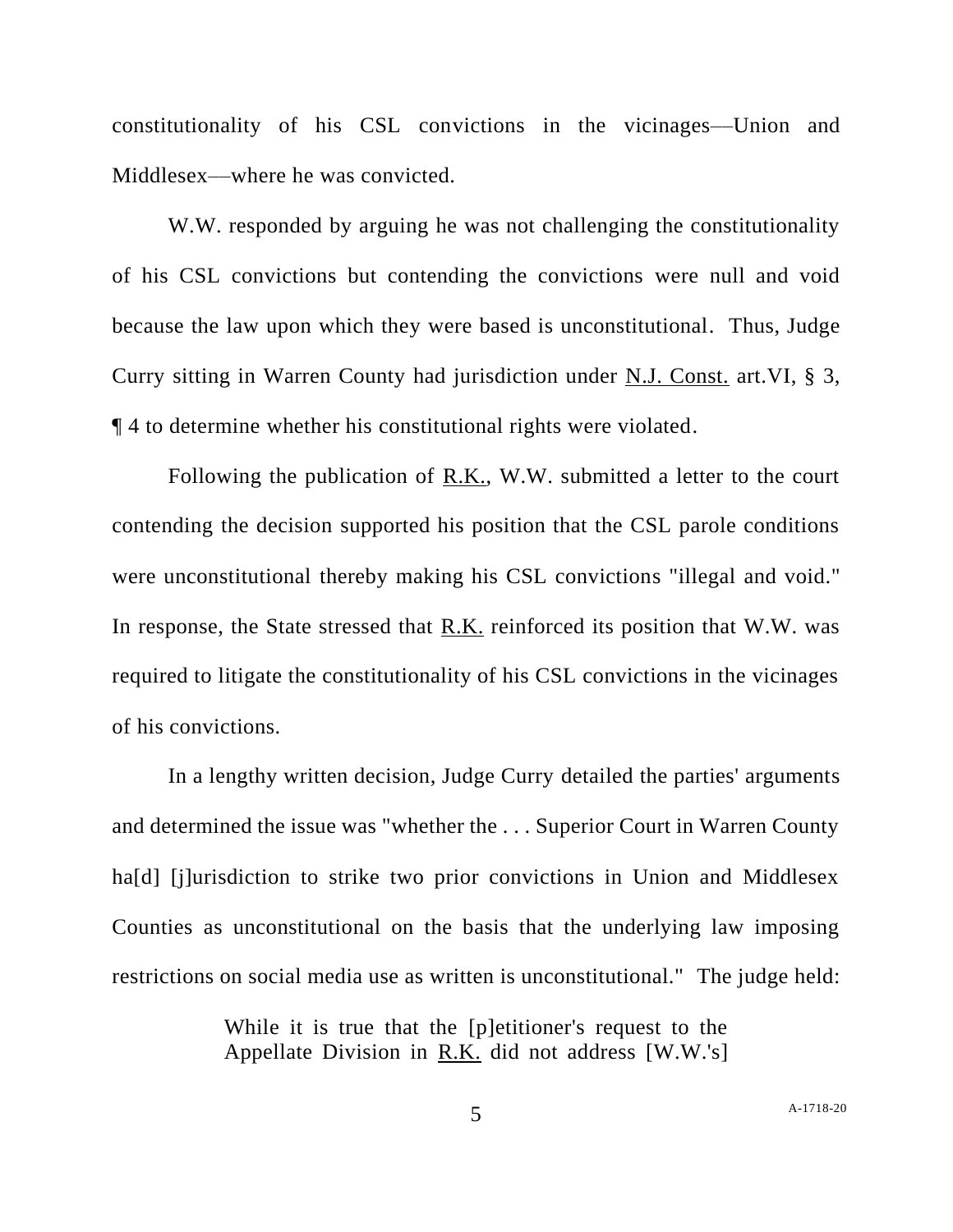arguments here, nonetheless R.K. provides guidance on how to proceed. There exists a path, particularly given the R.K. and Packingham decisions, for [W.W.] to, at a minimum, request permission to withdraw his guilty pleas in both Union and Middlesex Count[ies] and/or perhaps even have the convictions vacated based upon the arguments advanced in this application. If successful, and the convictions are vacated, [W.W.] may then bring an application to be removed from CSL in the county of his residence.

Before us, W.W. argues:

### POINT I

# THE STATUTE UNDER WHICH [W.W.] WAS PREVIOUSLY CONVICTED, WAS UNCONSTITUTIONAL TO THE EXTENT THAT IT CRIMINALIZED CONSTITUTIONALLY PROTECTED BEHAVIOR[.]

A. Conditions of Supervision Imposed Pursuant to N.J.S.A. 2C:43-6.4 Are Elements of a Criminal Offense and thus Subject to a Constitutional Analysis of Their Validity.

B. Statutes, Regulations, or Court Orders Imposing Absolute Bans on Accessing or Using the Internet or Social Media Violate the First Amendment Where the Statute Is Not Narrowly Tailored to Achieve a Compelling State Interest.

C. The Special Conditions Imposed by the Parole Board in 2004 and 2007, and by the Court in 2011, Categorically Prohibiting Petitioner from Accessing the Internet or Social Media, Are Unconstitutional.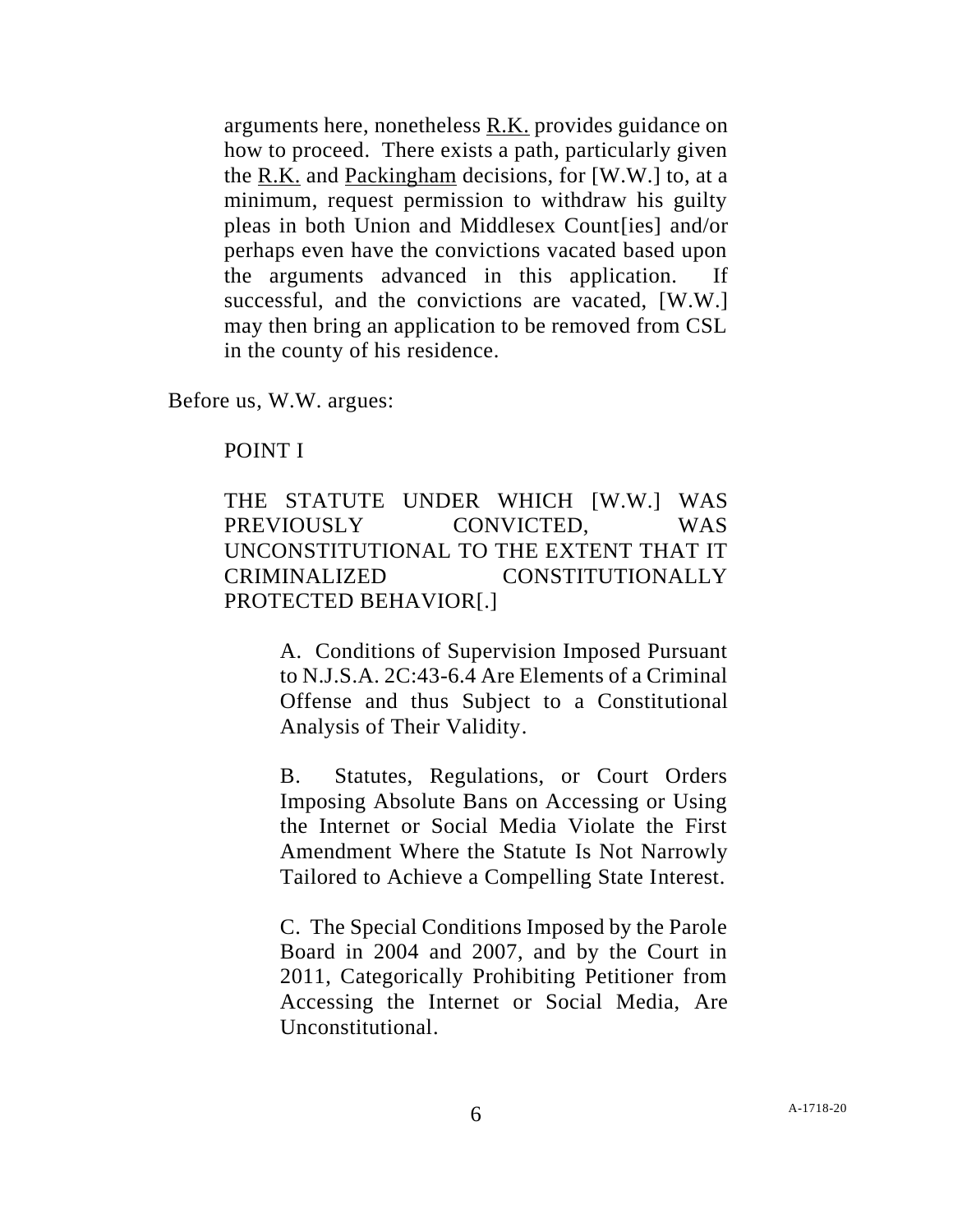# A CRIMINAL CONVICTION GROUNDED IN AN UNCONSTITUTIONAL LAW IS A NULLITY AND MAY NOT BE USED BY THE STATE FOR ANY PURPOSE[.]

A. Convictions Arising from Unconstitutional Laws Are Null and Void and May Not Be Used by the State in any Future Proceeding.

B. The May 20, 2011 Conviction and the April 11, 2016 Convictions Are Grounded in Unconstitutional Laws, and Are Thus Null and Void.

C. The Megan's Law Court Misapplied the Holding in R.K. to Preclude the Relief [W.W.] Sought.

POINT III

THE JUDGMENTS OF CONVICTION ARISING FROM [W.W.'S] MAY 20, 2011 AND APRIL 11, 2016 CONVICTIONS MAY NOT BE USED TO BAR [W.W.'S] TERMINATION FROM [CSL][.]

> A. [W.W.] Has No Legal and Constitutionally Valid History of Criminal Convictions or of Having Committed a Crime in the Fifteen Years Since Release from Incarceration from His Sex Offense Conviction.

W.W.'s arguments principally reiterate those rejected by Judge Curry. We

are unpersuaded and affirm essentially for the reasons expressed by the judge in

his written decision. We add the following comments.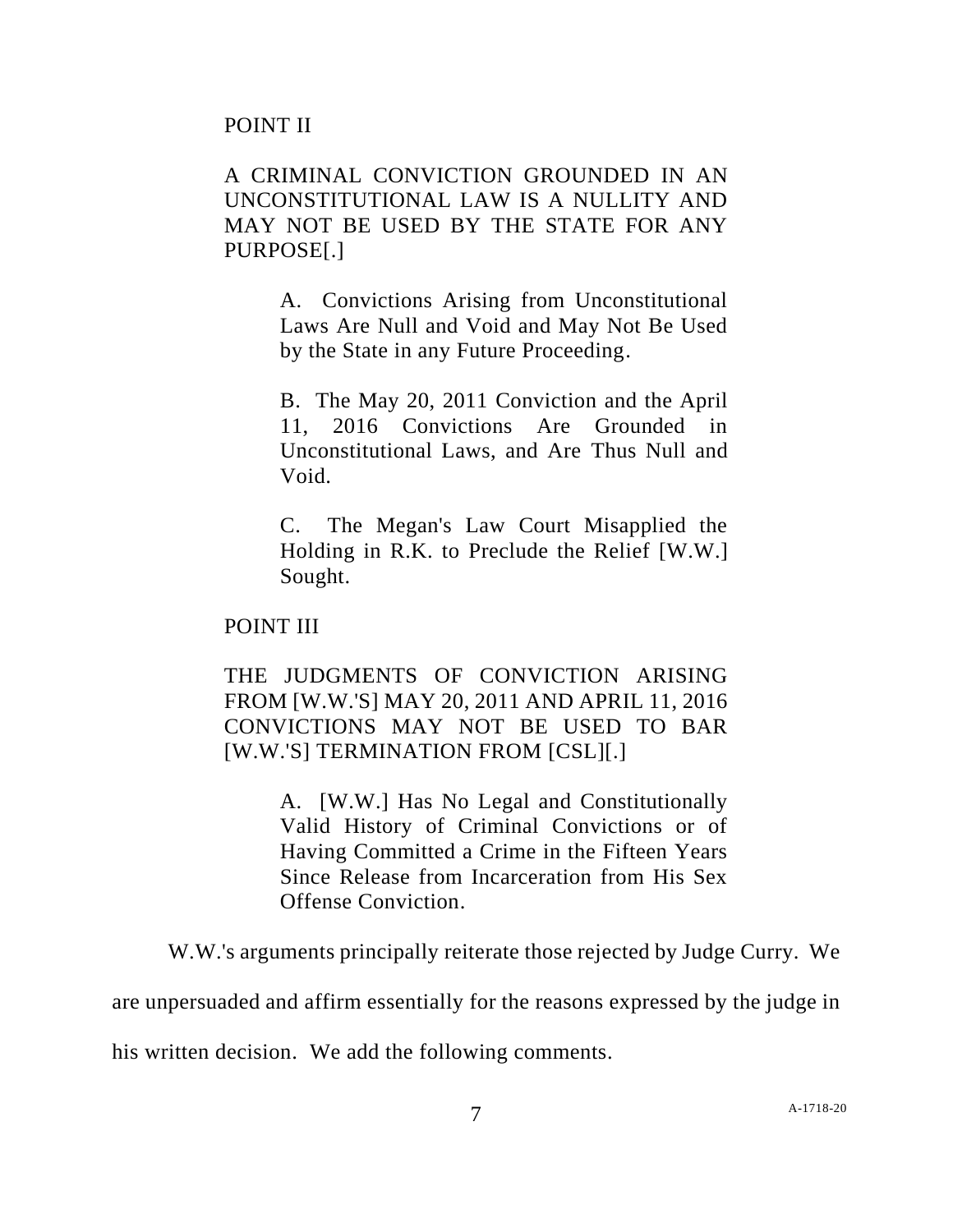Our decision, as well as Judge Curry's, is guided by our recent opinion in R.K., where the convicted sexual offender sought to correct his sentences for violating CSL conditions barring his access to social media on the internet without approval. 463 N.J. Super. at 395. R.K. argued the sentences were violations of his free speech rights under the federal and state constitutions "because the restrictions are overbroad, vague, and criminalize his protected free speech." Ibid. We held that CSL conditions prohibiting the convicted sexual offender's access to social networking on the internet without express authorization of the District Parole Supervisor "violate[d] his constitutional rights of free speech because his sexual offense convictions of lewdness and endangering the welfare of a child resulting in his CSL sentence were not related to his use of a social networking website, or even the Internet at all." Id. at 416.

Upon analyzing Packingham, Holena, K.G. v. N.J. State Parole Bd.,<sup>2</sup> as well as other rulings from this state, the federal courts, and other state courts, we concluded that any supervised parole conditions prohibiting the use of an internet accessible device "must be specifically designed to address the goals of recidivism, rehabilitation, and public safety, which are specifically tied to the individual parolee's underlying offenses." Id. at 417-18. In addition, we held

<sup>2</sup> 458 N.J. Super. 1 (App. Div. 2019).